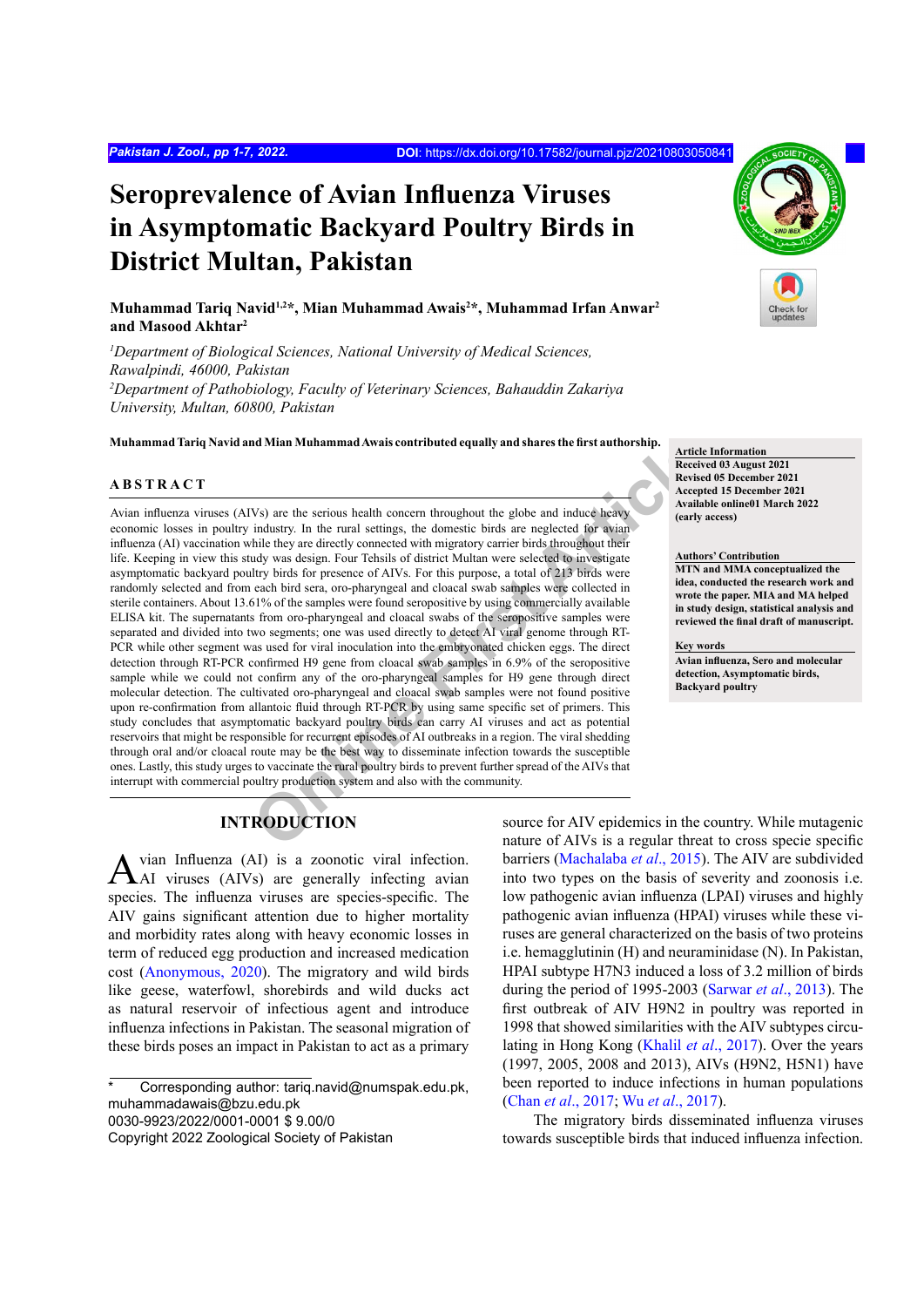The transient movement of migratory birds through Pakistan introduces the avian influenza in the local poultry population that built a carrier status (Lee *et al*., 2016). Domestic and free-ranging ducks with apparently healthy stature played an important role to carry HPAI viruses that has been reported from various countries of Southeast Asia. Moreover, these birds acted as amplifying host for AI viruses ([Hassan](#page-5-3) *et al*. 2017; [Caron](#page-5-4) *et al*., 2016; [Cappelle](#page-5-5) *et al*., [2014\)](#page-5-5) and established carrier status.

The commercial poultry industry is<br>
the commercial poultry industry is<br>
the commercial poultry industry is<br>
the the commercial poultry industry is<br>
the to ascertain the status of domestic<br>
samples collection<br>
A total of 21 These local carrier birds possibly play a role in spread of influenza viruses in the environment that infect the commercial poultry. The commercial poultry birds are even under practice of regular vaccination against the avian influenza disease but the incidence of this disease is still on their doors and the commercial poultry industry is continuously under the threat. In rural settings, domestic poultry is directly linked with human population that's why it is very important to ascertain the status of domestic poultry birds in carrying influenza viruses and latterly in spreading of these viruses through their owner/household individuals. This work primarily and inattentively focuses to investigate the carrier status of rural poultry birds that enlightened their possible role in inducing AI outbreaks in domestic and commercial poultry birds in the local territory. The earlier studies on AI in backyard poultry birds have been done on captive birds in poultry meat markets in urban areas where these captive birds are generally facing severe physiological stress along with close contact with susceptible birds. In contrary, the current study has a unique feature that it was done on various types of free roaming poultry birds in their natural environment where these birds are directly prone to wild birds and also linked with human population. This study determined the possible role in prevalence of AIVs among non-vaccinated backyard bird which might be speculated as potential source of disease spread in healthy bird population.

## **MATERIALS AND METHODS**

#### *Sampling and its duration*

This study was conducted in four tehsils (Multan city, Multan saddar, Jalal Pur, Shuja Aabad) of district Multan, Pakistan. The systematic sampling was conducted from each of the four tehsils of district Multan during December 2017 to April 2018. The tehsil and breed wise sample distribution of rural birds is shown in [Table I.](#page-1-0)

#### *Targeted population*

The target population for this study was asymptomatic rural poultry birds. The backyard poultry birds that were selected for sampling had no clinical signs and symptoms of influenza infection i.e. sneezing, coughing, ocular and nasal discharge, swollen infra-orbital sinuses and ruffled feathers etc.

<span id="page-1-0"></span>

| Table I. The sequences of primers of H-gene for each in |  |  |
|---------------------------------------------------------|--|--|
| subtype of avian influenza viruses.                     |  |  |

| Subtype | <b>Primer sequence</b>                                      |
|---------|-------------------------------------------------------------|
| $H-5$   | F: 5-gcgccggaatggtcttac-3<br>R: 5-gctatggtggtacccatacc-3    |
| $H-7$   | F: 5-gggtttcacctatagcgg-3<br>R: 5-egatectccctgattgtccg-3    |
| $H-9$   | F: 5-caccaccacctaccgatac-3<br>R: 5-ggccaaccgccttctatg-3     |
| $H-1$   | F: 5-ggcccaatcatgacacgaac-3<br>R: 5-ggagtttatagcacccttggg-3 |

*Samples collection*

A total of 213 birds were randomly selected by lottery method. Three types of samples included in this study i.e. serum, oro-pharyngeal swabs and cloacal swabs, and a total of 639 samples were collected during the study. For sera samples, each of the bird was bled via wing vein or jugular vein followed by separation of sera samples by following standard protocol (Tuck *et al*[., 2009\)](#page-6-2). The sera was collected into new pre-labeled eppendorf tubes and transferred to lab by placing them in cold chain.

Oro-pharyngeal and cloacal swab samples were collected in sterilized glass containers and processed for virus isolation. The collected swab samples were dipped properly in viral transport medium (VTM). All the samples were placed in a sterile cold environment and shifted to the Post Graduate Research Laboratory in the Department of Pathobiology, Faculty of Veterinary Sciences, Bahauddin Zakariya University, Multan, and stored at -20°C till the further processing.

## *Serological evaluation*

The serum was used to assess the sero-prevalence of the disease through enzyme-linked immune-sorbent assay (ELISA) test [\(Kausar](#page-5-6) *et al*., 2018). ELISA was performed by using IDEXX AIV antibody detection test kit (IDEXX Laboratories, USA) following the instructions given by the manufacturer.

## *Separation and collection of supernatant from swab samples*

 The swab samples (oro-pharyngeal and cloacal) of sero-positive birds were processed for separation of supernatant for viral RNA detection and for cultivation. The both type of swabs were processed separately. The swabs were squeezed and the material was collected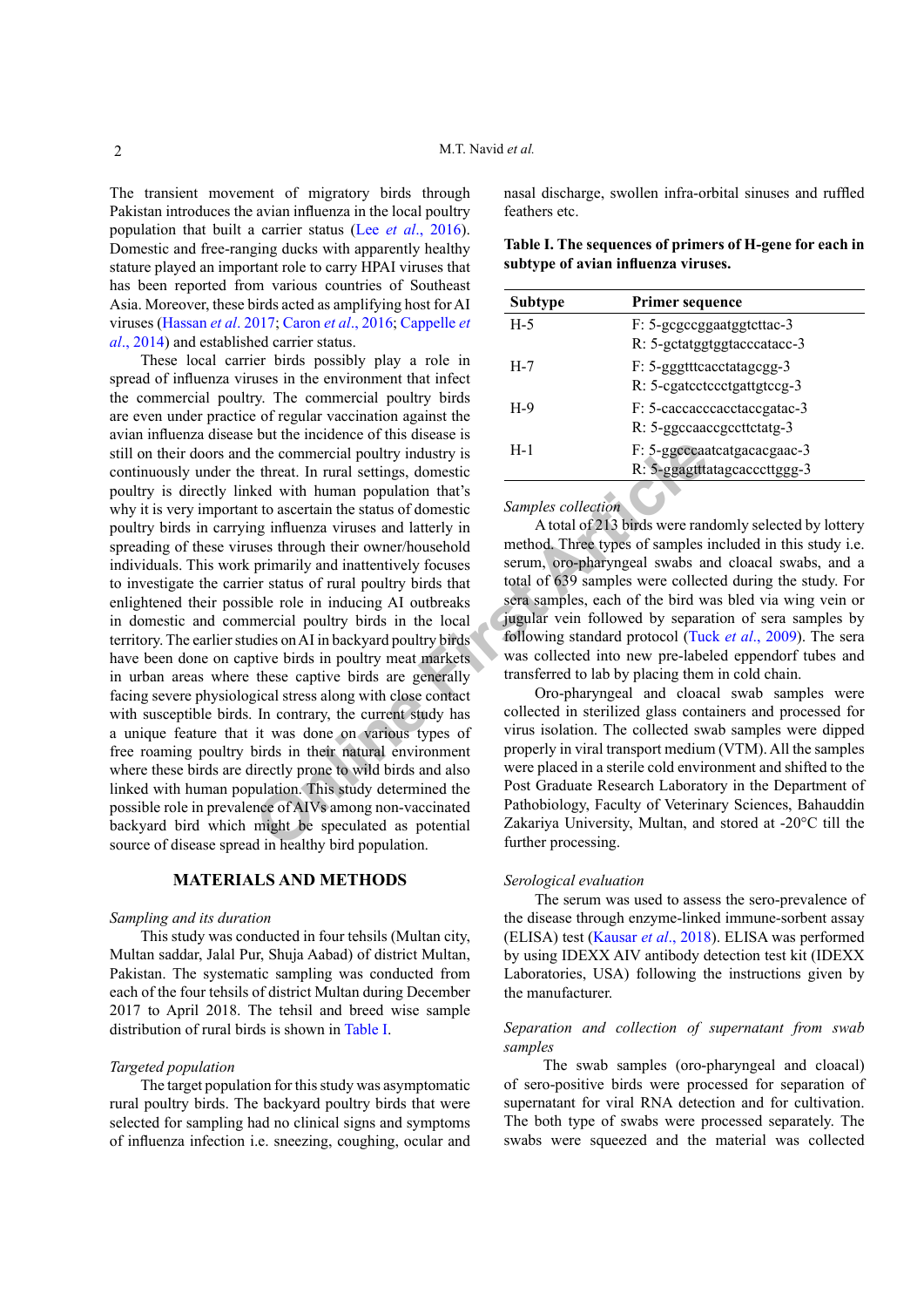into separate pre-labeled eppendorf tube. These samples were used to vortex vigorously for 5 min followed by centrifugation at  $12000$  rpm for 30 min on  $4^{\circ}$ C. After the centrifugation, the supernatant was collected and filtered through 0.2 µm membrane filter into a new pre-labeled tube before processing for viral RNA isolation.

#### *Virus cultivation*

The sero-positive swab samples (oro-pharyngeal and cloacal) were processed for virus isolation following the OIE and European standards protocol [\(OIE, 2018;](#page-6-3) [Killian,](#page-5-7) [2014](#page-5-7)). The supernatant separated from each sampled swab was inoculated into specific pathogen free (SPF) 9 days old embryonated chicken eggs for cultivation. The viability of embryoes was accessed through specific protocol of candling. The allantoic fluid was extracted from the surviving embryonated eggs and tested for the presence of viral nucleic acid.

#### *Molecular detection*

First a[l](#page-6-4)lantoic fluid was extracted<br>
The allantoic fluid was extracted<br>
increases and tested for the<br>
ic acid.<br> **[On](#page-6-0)**<br> **On**<br> **On**<br> **On**<br> **On**<br> **On**<br> **ISA/** BioNexer, South Korea, Cat.<br> **On**<br> **ISA/** BioNexer, South Korea, Ca The cloacal swab and oro-pharyngeal swabs from sero-positive birds were subjected to RNA extraction through commercially available kits (QIAamp Viral RNA Mini Kit, QIAGEN, USA/ BioNeer, South Korea, Cat. No. K 3033) following the manufacturer's guidelines. The extracted viral RNA samples were used for Matrix (M) protein screening by using reverse transcriptase polymerase chain reaction (RTPCR) kit (Invitrogen SuperScript™ one step RT-PCR with Platinum Taq Cat. No. 10928-042) following the manufacturer's guidelines. Further, the positive samples were used for the detection of avian influenza subtypes by using specific primers for H9, H7 and H5 (Sarwar *et al*., 2013; Seifi *et al*., 2010). The set of primers for this study were designed and analyzed through Primer Premier 6.2® by PREMIER Biosoft International, USA, while keeping in view the available sequences on NCBI for each required genes. The primers (forward and reverse) of H-protein for each subtype were listed in [Table I.](#page-1-0) Following the amplification, the products of approximately 500 bps were analyzed through gel electrophoresis [\(Fig. 1](#page-2-0)).

#### *Statistical analysis*

The statistical analysis was done through SPSS software for chi-square, Confidence Interval (CI) and Odds Ratio (OR). The results were analyzed at a significance of 95% CI.

#### **RESULTS**

Out of a total of 213 backyard poultry birds from the four tehsils of district Multan 86 were rural (40.37%), 33 golden (15.4%), 54 Desi (25.4%), 27 Fumi (12.67%), and 13 nacked neck (6.1%). The tehsil wise population was 51 in Multan City (23.9%), 51 in Multan Sadder (23.9%), 57 in Jalal Pur (26.8%) and 54 in Shuja Abad (25.4%) while the gender wise distribution was 23 males (10.8%), 129 females (60.6%) and 61 cockerels (28.6%).



<span id="page-2-0"></span>Fig. 1. Gel electrophoresis indicating the final product of 500bps. M, marker; PC, positive control; S1-4, sample 1-4; NC, Negative control.

Out of total of 213 serum samples 29 (13.61%) were found sero-positive. The tehsil wise sero-prevalence was 1.4% in Multan city, 2.3% in Multan Saddar, 3.75% in Jalal Pur (n=8; 3.75%) and 6.1 in tehsil Shuja Abad [\(Table](#page-3-0) II).

The sero-positivity within the tehsil samples were 5.9% in tehsil Multan city, 9.8% in tehsil Multan Saddar, 14.03% in tehsil Jalal Pur and 24.07% in tehsil Shuja Abad (Table I). The proportion of sero-prevalence for male population was 1.4%, for female population 9.38% and for cockrell population 2.81%. The gender wise seropositivity was 13.04% in males, 15.50% was in females and cockerels showed 9.83% sero-positivity. The breed wise sero positivity was as 6.1% in Rural, 0.94% in Golden, 2.35% in Desi, 2.81% in Fumi and 1.4% in Nacked neck. The proportion of sero-positivity with in the breeds was as 15.11% Rural, 6.06% Golden, 9.25% Desi, 22.22% Fumi and 23.07 % Nacked neck [\(Table III\)](#page-4-1).

## *Molecular detection and isolation of avian influenza viruses*

The isolated viral RNA samples were used for the development of their cDNA. During the RT-PCR process, the specific primers for H9, H7 and H5 were used for the confirmation of avian influenza viruses ([Tolba et al.,](#page-6-5) [2018\)](#page-6-5). A total of 2 samples (0.94% with reference to total population and 6.9% with reference to sero-positive)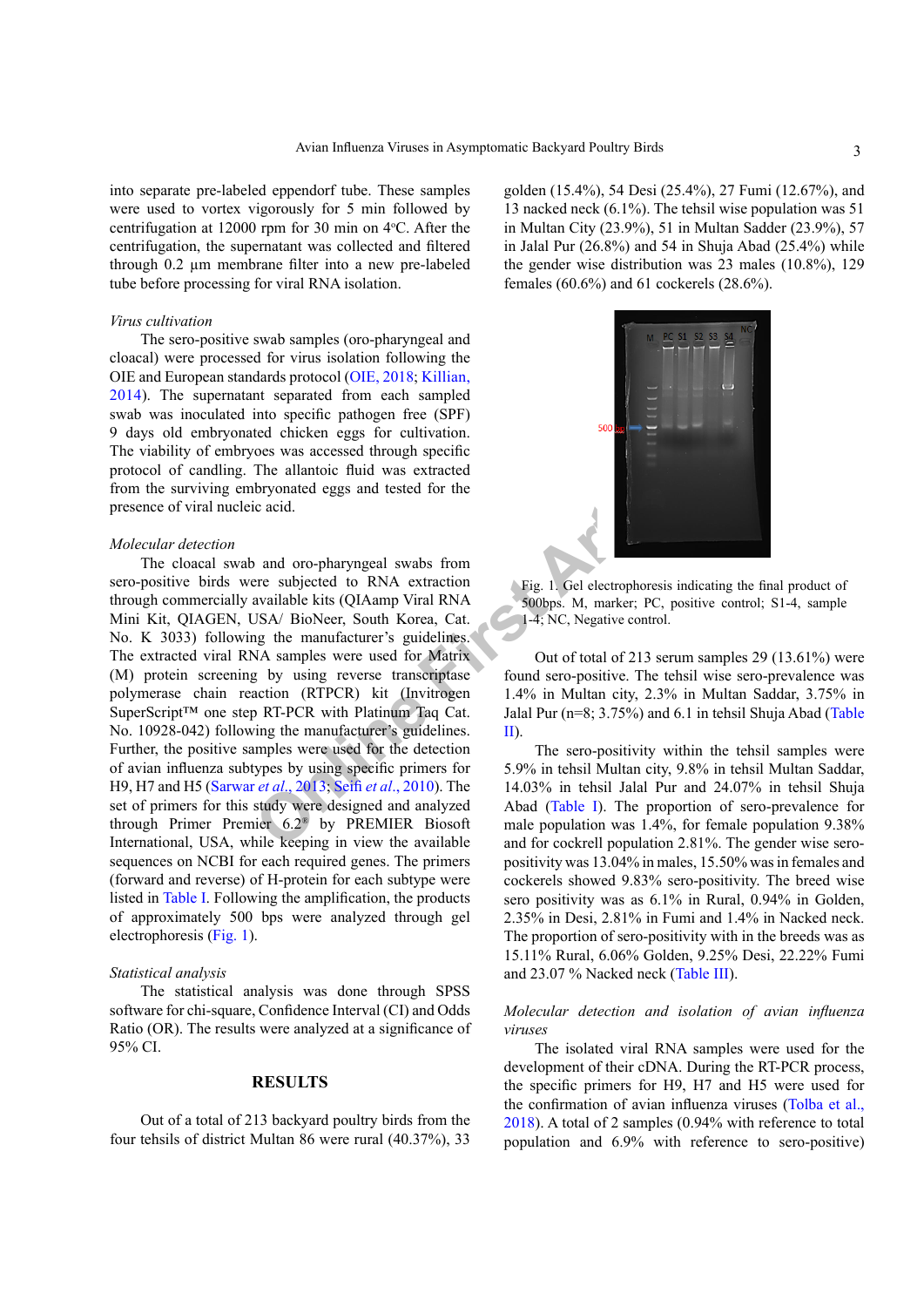were found positive against the specific primers of H9 in the cloacal swab samples; while the none of the oropharyngeal samples were confirmed positive through this methodology.

<span id="page-3-0"></span>**Table II. Breed wise population in each tehsil of the district Multan along with overall and tehsil wiseseroprevalence of avian influenza in different breeds of asymptomatic backyard poultry in district Multan. Shuja Abad Tehsil indicated higher rate of seroprevalence.**

| <b>Tehsil</b> | <b>Backyard</b> | No. of samples |                |                   | Seropositivity |     | by tehsil Jalal Pur. These two |                                                                       |
|---------------|-----------------|----------------|----------------|-------------------|----------------|-----|--------------------------------|-----------------------------------------------------------------------|
|               | poultry         | Male Fe-       |                | <b>Cock-Total</b> |                |     | Over- Within                   | Chenab River and the people a                                         |
|               | <b>breeds</b>   |                | male erel      |                   |                | all | <b>Tehsil</b>                  | agricultural and livestock formin                                     |
| Multan Rural  |                 | 3              | 13             | $\mathbf{0}$      | 16             |     | 1.41% 5.93%                    | back yard poultry in the riverine                                     |
| City          | Golden          | $\mathbf{1}$   | 12             | 6                 | 19             |     |                                | birds moved frequently, is very                                       |
|               | Desi            | 1              | $\overline{4}$ | 1                 | 6              |     |                                | vaccination is supposed to redu<br>influenza virus (Umar et al., 2016 |
|               | Fumi            | 1              | 7              | $\overline{2}$    | 10             |     |                                | The current study was foc                                             |
|               | Nacked          | $\theta$       | $\theta$       | $\mathbf{0}$      | $\theta$       |     |                                | poultry birds for carrying of avi                                     |
|               | neck            |                |                |                   |                |     |                                | their potential to spread to the co                                   |
| Multan Rural  |                 | 1              | 14             | 3                 | 18             |     | 2.32% 9.81%                    | supernatants from embryonated                                         |
|               | Saddar Golden   | $\theta$       | 5              | $\overline{4}$    | 9              |     |                                | the existence of avian influenza                                      |
|               | Desi            | $\theta$       | 5              | 2                 | 7              |     |                                | protocol. This might provide a c                                      |
|               | Fumi            | $\mathbf{1}$   | 9              | 5                 | 15             |     |                                | of viral spread from apparently h                                     |
|               | Nacked          | $\mathbf{0}$   | 1              | 1                 | $\overline{2}$ |     |                                | through oral route. The associa<br>birds, backyard poultry and the    |
|               | neck            |                |                |                   |                |     |                                | influenza has been investigated i                                     |
| Jalal         | Rural           | $\mathbf{0}$   | 17             | 7                 | 25             |     | 3.75% 14.03%                   | Europe and UK (Hansen et al., 2                                       |
| Pur           | Golden          | $\theta$       | $\mathbf{0}$   | $\overline{c}$    | $\overline{c}$ |     |                                | $al., 2018)$ and in Netherlands (Ge)                                  |
|               | Desi            | 1              | 16             | $\overline{7}$    | 24             |     |                                | Sero-surveillance of aviar                                            |
|               | Fumi            | $\theta$       | 1              |                   |                |     |                                | backyard poultry has been mad                                         |
|               | Nacked          | $\mathbf{1}$   | 3              | $\mathbf{0}$      |                |     |                                | 2021). In this cross sectional stud                                   |
|               | neck            |                |                |                   |                |     |                                | the presence of specific antibodies                                   |
| Shuja<br>Abad | Rural           | $\overline{2}$ | 13             | 10                | 25             |     | 6.10% 24.07%                   | sero-prevalence of AI in our stud                                     |
|               | Golden          | $\theta$       | $\overline{2}$ | 1                 | 3              |     |                                | the earlier study conducted by (<br>The reason for this difference m  |
|               | Desi            | $\theta$       | 11             | 5                 | 16             |     |                                | antigen exposure with susceptible                                     |
|               | Fumi            | $\mathbf{0}$   | $\mathbf{0}$   | $\overline{2}$    | 2              |     |                                | of antibodies, season of serum sa                                     |
|               | Nacked          | 1              | 5              | $\mathbf{1}$      | 7              |     |                                | Various species and breeds of ba                                      |
|               | neck            |                |                |                   |                |     |                                | reared in a mix farming culture                                       |

The directly isolated viral nucleic acid from supernatant of oro-pharyngeal swab samples were found negative in the present study and no sample was amplified through the given set of primers.

This analysis suggested that the minimal virus might be shedding from the oral route of apparently healthy backyard poultry birds and has minimum chances of disease spread. The association between migratory birds and backyard poultry birds and the current status on avian influenza has been investigated in many countries like in

Europe, UK, China and other countries (Hansen *et al*., 2018; Wang *et al*., 2018).

#### **DISCUSSION**

The result of overall sero-prevalence i.e. 13.61% in the present study was alike to a study on the prevalence of avian influenza in China that indicated 12.38% seroprevalence (Wang *et al*., 2018). These results indicated that the backyard poultry has not been considered for avian influenza vaccines previously and the highest rate of prevalence has been shown in tehsil Shuja Abad followed by tehsil Jalal Pur. These two tehsils are located near Chenab River and the people are generally involved in agricultural and livestock forming. The vaccination of the back yard poultry in the riverine territory where migratory birds moved frequently, is very poor while the regular vaccination is supposed to reduce the chances of avian influenza virus (Umar *et al*., 2016).

The current study was focused to investigate rural poultry birds for carrying of avian influenza viruses and their potential to spread to the community. The cultivated supernatants from embryonated eggs could not confirm the existence of avian influenza viruses through the given protocol. This might provide a clue for minimal chances of viral spread from apparently healthy rural poultry birds through oral route. The association between migratory birds, backyard poultry and the current status on avian influenza has been investigated in many countries like in Europe and UK (Hansen *et al*., 2018), in China (Wang *et al*., 2018) and in Netherlands ([Germeraad](#page-5-8) *et al*., 2020).

Sero-surveillance of avian influenza viruses in backyard poultry has been made by [\(Chaudhary](#page-5-9) *et al*., 2021). In this cross sectional study, the investigators assess the presence of specific antibodies against AIVs. The overall sero-prevalence of AI in our study is relatively lower than the earlier study conducted by [\(Chaudhary](#page-5-9) *et al*., 2021). The reason for this difference might be due to rate of AI antigen exposure with susceptible birds, assay of analysis of antibodies, season of serum sampling or other reasons. Various species and breeds of backyard poultry birds are reared in a mix farming culture in the countryside and are directly in-contact with migratory and feral birds and used similar places to spend day time and to take food. Due to lack of biosecurity, through this way they get infection and establishes a carrier stage and spread infection to closely living human population ([Mohamed et](#page-5-10)  [al., 2019\)](#page-5-10). The previous studies on sero-prevalence of AI in backyard poultry birds indicated overall prevalence rate of the disease. To our knowledge, this is the first study that reported prevalence rate of AI in different breeds of rural poultry birds. This study reported that each type of poultry breeds exhibited different prevalence rate ([Table II](#page-3-0)).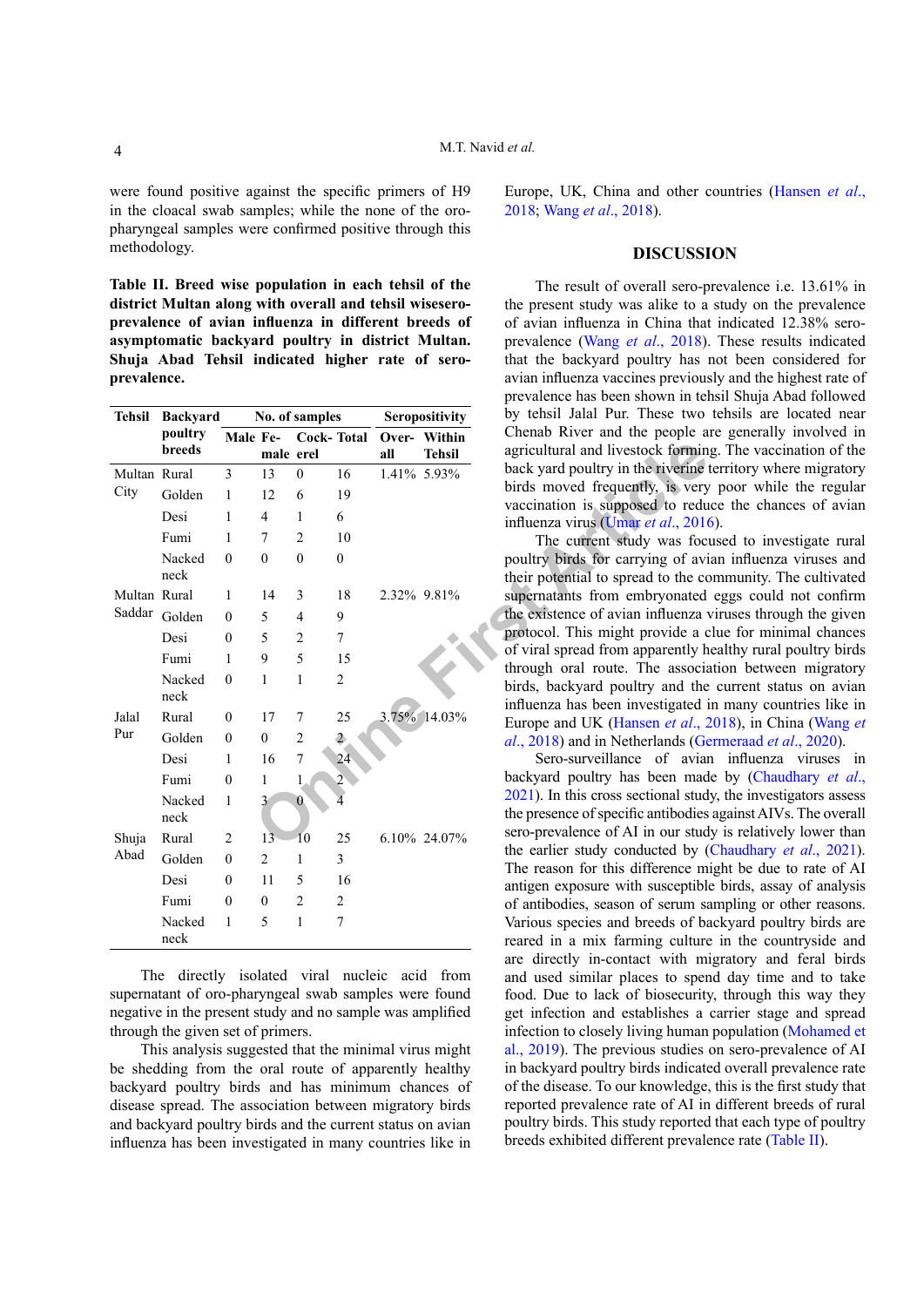| <b>Backyard poultry</b><br><b>birds</b> |            | Overall population $(n=213)$    |                             | Number of birds in | Within breed/ type of birds     |                             |
|-----------------------------------------|------------|---------------------------------|-----------------------------|--------------------|---------------------------------|-----------------------------|
|                                         |            | Number of<br>seropositive birds | Percentage of<br>positivity | each breed/type    | Number of<br>seropositive birds | Percentage of<br>positivity |
| <b>Breed</b>                            | Rural      | 13                              | $6.10\%$                    | 86                 | 13                              | 15.11%                      |
|                                         | Golden     | $\mathfrak{D}$                  | $0.94\%$                    | 33                 | $\overline{c}$                  | $6.06\%$                    |
|                                         | Desi       |                                 | $2.35\%$                    | 54                 | 5                               | 9.25%                       |
|                                         | Fumi       | 6                               | 2.81%                       | 27                 | 6                               | 22.22%                      |
|                                         | Naked neck | 3                               | $1.4\%$                     | 13                 |                                 | 23.07%                      |
| Type                                    | Male       | 3                               | $1.4\%$                     | 23                 | 3                               | 13.04%                      |
|                                         | Female     | 20                              | 9.38%                       | 129                | 20                              | 15.50%                      |
|                                         | Cockerel   | 6                               | 2.81%                       | 61                 | 6                               | 9.83%                       |

<span id="page-4-1"></span>**Table III. Sero-prevalence of avian influenza among different breeds and gender of backyard poultry birds.**

The supernatant from sero-positive<br>
acal swabs indicated cultivation in 5<br>
people of villages in district Mult<br>
ken eggs (two from oro-pharyngeal<br>
samples). The allentoic fluid from<br>
along with absence of awareness<br>
sample The cultivation of the supernatant from sero-positive oro-pharyngeal and cloacal swabs indicated cultivation in 5 of the embyonated chicken eggs (two from oro-pharyngeal and three from cloacal samples). The allentoic fluid from these five cultivated eggs were isolated and used for the viral RNA isolation and avian influenza virus confirmation through specific primers. None of these samples were found positive by using specific primers of H9, H7 and H5 strains of the avian influenza viruses. There may be involvement of some other serotype of avian influenza antigen.

[Negovetich](#page-6-7) *et al*. (2011) also worked for the isolation of avian influenza through the oro-pharyngeal and cloacal swab samples and found 86.4% competition between VI and RT-PCR which is almost double from the current study which was 40%. Overall cloacal samples were indicated higher positivity through direct genome detection and H9 type was amplified by using its specific primers which is most prevalent subtype in the region and is consistent with studies of Xu *et al.* (2007); however, the results of current study could not match with the results of Nuradji *et al*[. \(2015\)](#page-6-9). The avian influenza viral detection through molecular assays was re-assessed and performance of RT-PCR assays was found efficient by Laconi *et al*. (2020).

All types of backyard poultry breed that were included in this study, were undergo for sero-prevalence, viral isolation and viral genome detection and the results were compared. Sero-positivity was found higher in female chickens followed by cockerels while higher number of cultivated cloacal swabs samples was found positive in male cocks. The breed wise sero-positivity was found higher in Rural breed followed by Fumi breed while the higher number of positivity were also found in rural breed in oro-pharyngeal cultivated swab samples. Overall maximum prevalence was detected in rural breed of backyard poultry. These birds are usually reared in the peri-urban and rural areas for egg production especially

in the winter season and act as small commodity for poor people of villages in district Multan, Pakistan.

Limited resources, absence of vaccination facility along with absence of awareness and biosecurity are the main components that increase risk of spread of AI in rural settings. Close monitoring of AI disease is necessary for disease control.

## **CONCLUSIONS**

Through this study we identified and detected presence of avian influenza viruses in asymptomatic rural poultry birds in their natural settings. On this basis, we do urge to extend this study to further investigate the role of these birds in spreading of AI viruses towards susceptible (human and animal) populations.

#### **ACKNOWLEDGMENTS**

We do acknowledge the entire support of Higher Education Commission (HEC) for funding the project (vide SRGP No. 1315), Pakistan. We are also thankful to the rural poultry farmers for their cooperation during field sampling process.

## *Availability of data and material*

The data used to support the findings of this study are available from the corresponding author upon request.

## *Statement of conflict of interest*

The authors have declared no conflict of interest.

## **REFERENCES**

<span id="page-4-0"></span>Anonymous, 2020. *OIE situation reports for avian influenza.* [https://www.oie.int/en/animal-health-in](https://www.oie.int/en/animal-health-in-the-world/update-on-avian-influenza/2020/)[the-world/update-on-avian-influenza/2020/](https://www.oie.int/en/animal-health-in-the-world/update-on-avian-influenza/2020/)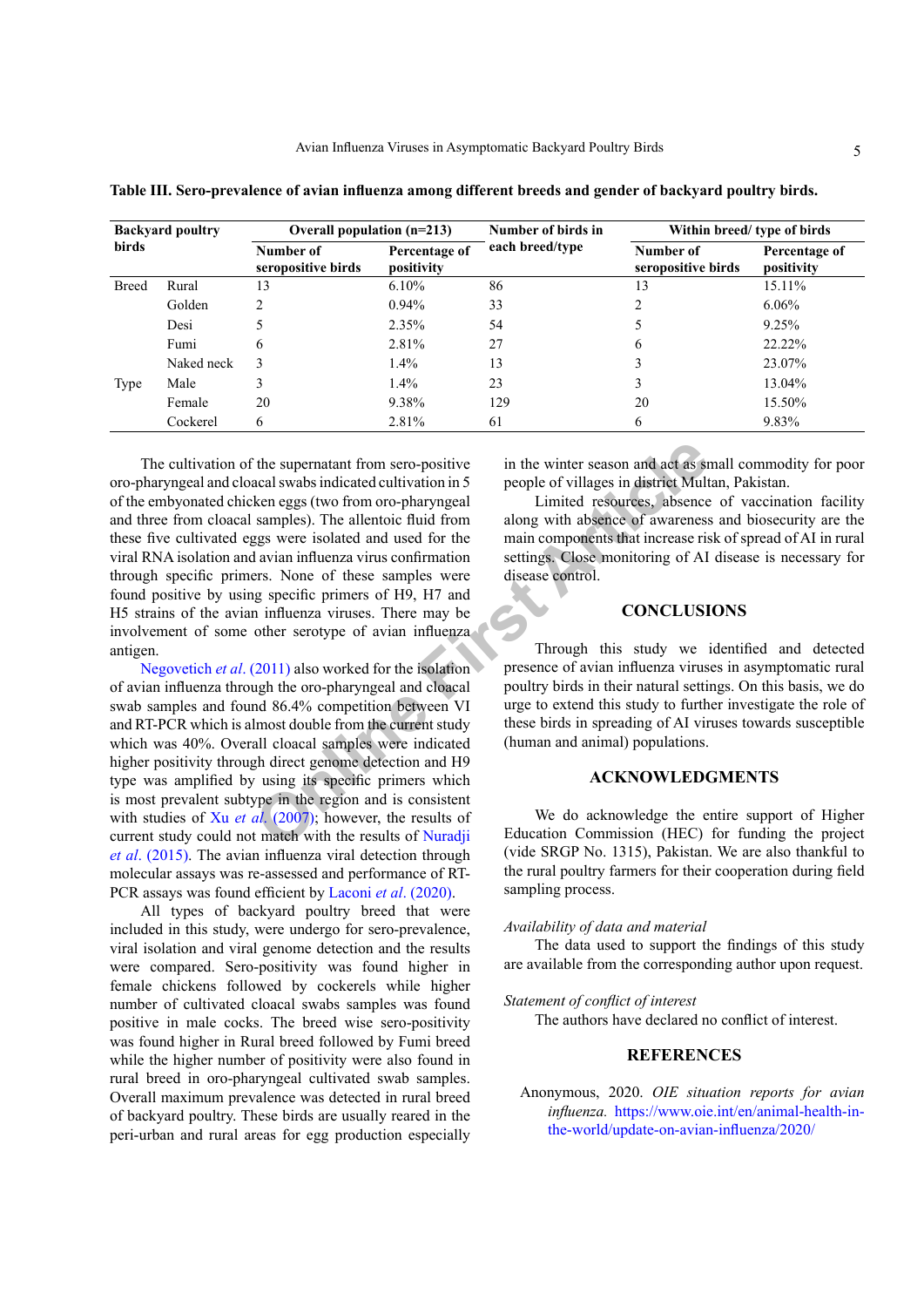- <span id="page-5-5"></span>Cappelle, J., Zhao, D., Gilbert, M., Nelson, M.I., Newman, S.H., Takekawa, J.Y., Giadet, N., Prosser D.J., Liu, Y., Li, P., Shu, Y. and Xiao, X., 2014. Risks of avian influenza transmission in areas of intensive free-ranging duck production with wild waterfowl. *EcoHealth*, **11**: 109-119. [https://doi.](https://doi.org/10.1007/s10393-014-0914-2) [org/10.1007/s10393-014-0914-2](https://doi.org/10.1007/s10393-014-0914-2)
- <span id="page-5-4"></span>Caron, A., Cappelle, J. and Gaidet, N., 2016. *Challenging the conceptual framework of maintenance hosts for influenza a virus in wild birds*. Dryad, Dataset, <https://doi.org/10.1111/1365-2664.12839>
- <span id="page-5-2"></span>Chan, R.W.Y., Chan, L.L.Y., Mok, C.K.P., Lai, J., Tao, K.P., Obadan, A., Chan, M.C.W., Perez, D.R., Peiris, J.S.M. and Nicholls, J.M., 2017. Replication of H9 influenza viruses in the human *ex vivo* respiratory tract, and the influence of neuraminidase on virus release. *Sci. Rep*.*,* **7**: 6208. https://doi.org/10.1038/ [s41598-017-05853-5](https://doi.org/10.1038/s41598-017-05853-5)
- <span id="page-5-9"></span>Chaudhary, M., Hamad, B.R., Michael, T., Mark, C.E. and Susan, C.W., 2021. Serosurvey of avian influenza viruses (H5, H7, and H9) and associated risk factors in backyard poultry flocks of Lahore District, Pakistan. *Front. Vet. Sci*., https://doi. [org/10.3389/fvets.2021.631164](https://doi.org/10.3389/fvets.2021.631164)
- **Solu[t](https://doi.org/10.1007/978-1-4939-0758-8_8)ion** is in the human ex vivo respiratory<br> **[Onl](https://doi.org/10.1111/irv.12718)y 10.1038/**<br> **Only 10.1038/**<br> **Only 10.1038/**<br> **Only 10.1038/**<br> **Only 10.1038/**<br> **Only 10.1038/**<br> **Only 10.1038/**<br> **Only 10.1038/**<br> **Only 10.1038/**<br> **Only 10.1038/**<br> **C.W** Chaudhary, M., Webby, R., Swayne, D., Rashid, H.B., De-Beauchamp, J., Killmaster L., Criado, M.F., Lee, D.H., Webb, A., Yousaf, S., Asif, M., Ain, Q.U., Khan, M., Khan, M.I., Hasan, S., Yousaf, A., Mushtaque, A., Bokhari, S.F. and Hasni, M.S., 2020. Avian influenza at animal-human interface: One-health challenge in live poultry retail stalls of Chakwal, Pakistan. *Influenza Other Respir. Viruses*, **14**: 257-265. https://doi.org/10.1111/irv.12718
- <span id="page-5-8"></span>Germeraad, E.A., Elbers, A.R.W., de Bruijn, N.D., Heutink, R., van Voorst, W., Hakze-van der Honing, R., Bergervoet, S.A., Engelsma, M.Y., van der Poel, W.H.M. and Beerens, N., 2020. Detection of low pathogenic avian influenza virus subtype H10N7 in poultry and environmental water samples during a clinical outbreak in commercial free-range layers, Netherlands 2017. *Front. Vet. Sci.*, **7**: 237. [https://](https://doi.org/10.3389/fvets.2020.00237) [doi.org/10.3389/fvets.2020.00237](https://doi.org/10.3389/fvets.2020.00237)
- Hansen, R., Brown, I., Brookes, S., Welchman, D. and Cromie, R., 2018. Current status of avian influenza in Europe and the UK. *Vet. Rec.*, **182**: 54- 55.<https://doi.org/10.1136/vr.k128>
- <span id="page-5-3"></span>Hassan, M.M., Hoque, M.A., Debnath, N.C., Yamage M. and Klaassen, M., 2017. Are poultry or wild birds the main reservoirs for avian influenza in Bangladesh? *EcoHealth*, **14**: 490-500. [https://doi.](https://doi.org/10.1007/s10393-017-1257-6) [org/10.1007/s10393-017-1257-6](https://doi.org/10.1007/s10393-017-1257-6)

Horwood, P.F., Fabrizio, T., Horm, S.V., Metlin, A., Ros,

S., Tok, S., Jeevan, T., Seiler, P., Phalla, Y., Rith, Sareth., Suttie, Annika., Buchy, Philippe., Karlsson, E.A., Webby, R. and Dussart, P., 2020. Transmission experiments support clade-level differences in the transmission and pathogenicity of Cambodian influenza A/H5N1 viruses. *Emerg. Microbes Infect.* **9**: 1702-1711. [https://doi.org/10.1080/2222](https://doi.org/10.1080/22221751.2020.1792353) [1751.2020.1792353](https://doi.org/10.1080/22221751.2020.1792353)

- <span id="page-5-6"></span>Kausar, A., Sana A., Naila S., Safia A. and Javid, I.D., 2018. Prevalence of avian influenza H9N2 virus among wild and domesticated bird species across Pakistan. *Pakistan J. Zool*., **50**: 1347-1354. [https://](https://doi.org/10.17582/journal.pjz/2018.50.4.1347.1354) [doi.org/10.17582/journal.pjz/2018.50.4.1347.1354](https://doi.org/10.17582/journal.pjz/2018.50.4.1347.1354)
- <span id="page-5-1"></span>Khalil, A.T., Ali, M., Tanveer, F., Ovais, M., Idrees, M., Shinwari, Z.K. and Hollenbeck, J.E., 2017. Emerging viral infections in Pakistan: Issues, concerns, and future prospects. *Hlth. Secur.*, **15**: 268-281. <https://doi.org/10.1089/hs.2016.0072>
- <span id="page-5-7"></span>Killian, M.L., 2014. Avian influenza virus sample types, collection and handling. In: *Animal influenza virus: Methods in molecular biology (Methods and Protocols)* (ed. E. Spackman). Humana Press, New York, NY. pp. 1161. [https://doi.org/10.1007/978-1-](https://doi.org/10.1007/978-1-4939-0758-8_8) 4939-0758-8\_8
- Laconi, A., Fortin, A., Bedendo, G. Shibata, A., Sakoda, Y., Awuni, J.A., Go-Maro, E., Arafa, A., Ali, A.S.M., Terregino, C. and Monne, I., 2020. Detection of avian influenza virus: A comparative study of the in silico and *in vitro* performances of current RT-qPCR assays. *Sci. Rep*.*,* **10**: 8441. <https://doi.org/10.1038/s41598-020-64003-6>
- Lee, D., Swayne, D.E., Sharma, P.,Rehmani, S.F.,Wajid, A., Suarez, D.L. and Afonso, C.L., 2016. H9N2 low pathogenic avian influenza in Pakistan (2012– 2015). *Vet. Rec. Open*, **3**: e000171. [https://doi.](https://doi.org/10.1136/vetreco-2016-000171) [org/10.1136/vetreco-2016-000171](https://doi.org/10.1136/vetreco-2016-000171)
- Lee, D.H. and Song, C.S., 2013. H9N2 avian influenza virus in Korea: Evolution and vaccination. *Clin. exp. Vaccine Res*., **2**: 26-33. [https://doi.org/10.7774/](https://doi.org/10.7774/cevr.2013.2.1.26) [cevr.2013.2.1.26](https://doi.org/10.7774/cevr.2013.2.1.26)
- <span id="page-5-0"></span>Machalaba, C.C., Elwood, S.E., Forcella, S., Smith, K.M., Hamilton, K., Jebara, K.B., Swayne, D.E., Webby, R.J., Mumford, E., Mazet, J.A., Gaidet, N., Daszak, P. and Karesh, W.B., 2015. Global avian influenza surveillance in wild birds: A strategy to capture viral diversity. *Emerg. Infect. Dis*., **21**: e1– e7. <https://doi.org/10.3201/eid2104.141415>
- <span id="page-5-10"></span>Mohamed, M.E.M., Ahmed, H.A., Erfan, A.M., Abdelkarim, L. and Awadallah, M.A.I., 2019. Endemic status and zoonotic potential of avian influenza viruses in Egypt, 2006-2019. *Adv. Anim. Vet. Sci*., **7**: 154-162.